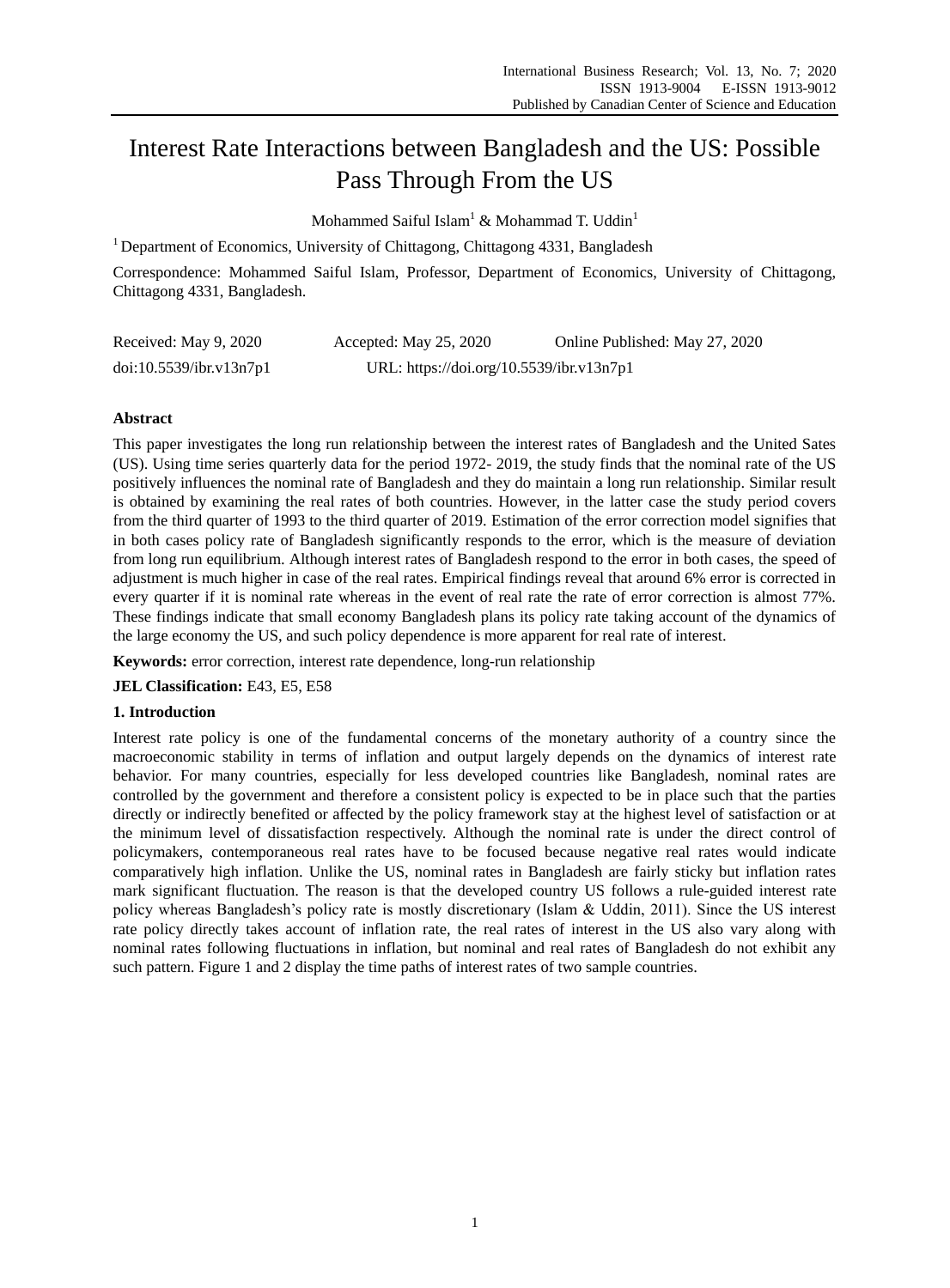

Figure 1. Nominal and Real Interest Rates of the US



Figure 2. Nominal and Real Interest Rates of Bangladesh

Visual inspection of the policy rates of two countries does not provide the evidence of much resemblance. Apparently, real rates of both countries are fluctuating, and the reason of such variability is the contemporaneous movement in inflation. Figure 1 portrays that the nominal and real rates of the US do not deviate much because policy intentions of US actively accommodate inflation and thus the rates do not diverge away. Contrary to this, Bangladesh policy rates care very little about inflation and thereby generating a series of real rates that do not have close resemblance with the nominal rates. Having weaker financial market as well as fewer money market instruments, Bangladesh monetary policy authority resorts to a cautious policy formulation (Khan & Ahmed, 2016). To avoid uncertainties, the country intends a fairly sticky and smoothened monetary policy interest rate. Despite a big difference in terms of underlying principles of policy rates, Bangladesh interest rate policy is seemingly guided by the US policy. Looking at the nominal interest rate series of two countries, the potential dependence of monetary policy interest rate of Bangladesh on the US becomes apparent.

Figure 3 may be useful to investigate the interest rate interactions between the countries. Both Bangladesh and the US raised policy rate in late 1980, and again during 1990-1995 the rates decreased. From 2010 onward both countries' interest rates remained moderately sticky.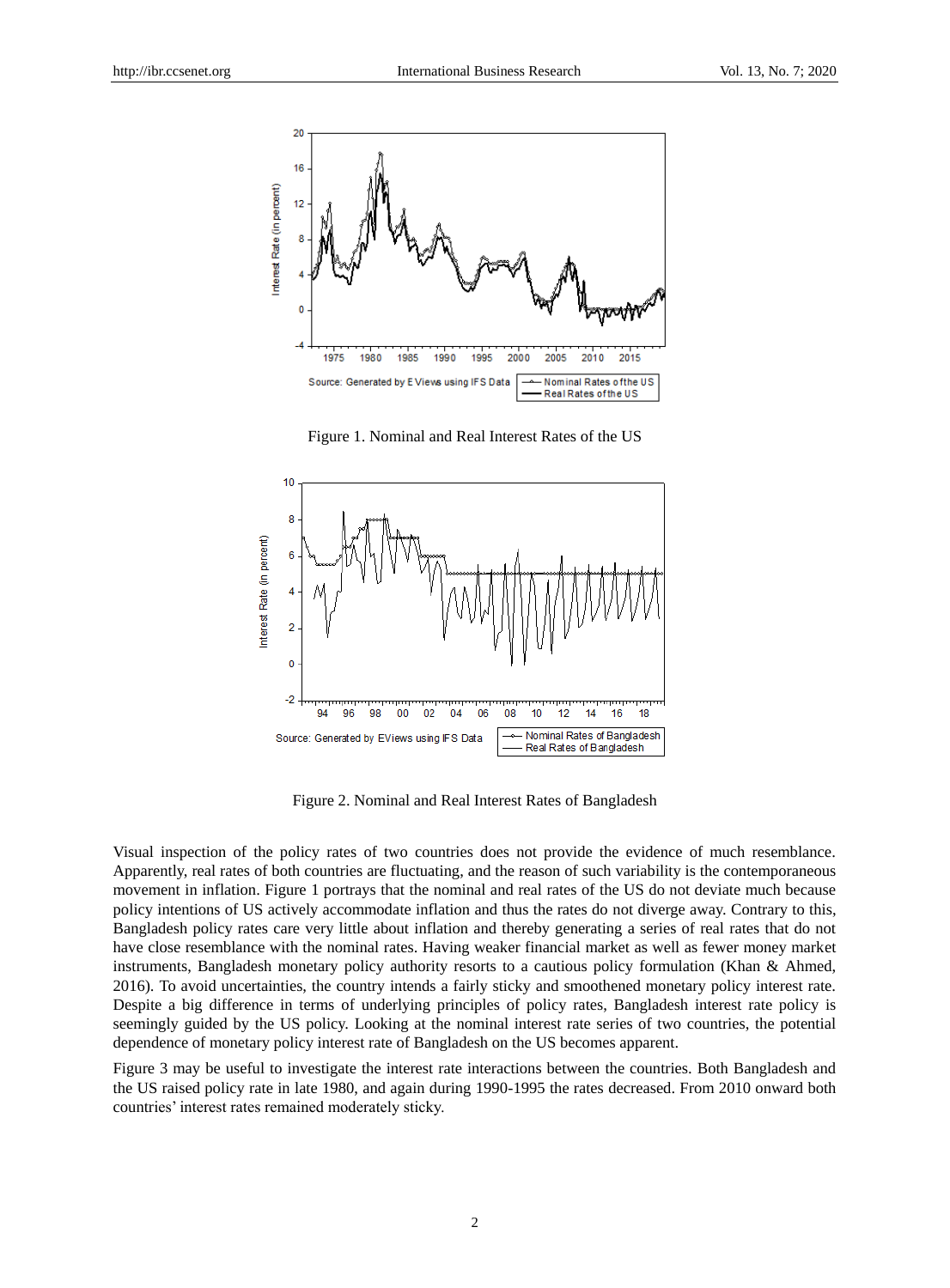

Figure 3. Nominal and Real Interest Rates of Bangladesh and the US

Plot of the nominal rates of the countries visually substantiates the linkage between two countries' monetary policy. Interest rates dependence is perceptible in the diagram. Obviously, the US should be in the lead because Bangladesh can take the US monetary policy as an input to their own policy making process given that the US has a good gauge of the economic conditions and a proficient monetary policy decision process (Cheung, Dickson & Yiu, 2006). The close tie between the US and Bangladesh in terms of economic relation signifies the policy dependence. It is intuitively plausible to assume that the monetary authority of Bangladesh considers the US action while framing their own policy. Our objective is therefore to provide a reasonably robust empirical evidence of the policy rate dependence of Bangladesh on the US. The paper proceeds as follows. Next section highlights the possible sources of interdependence between the US and Bangladesh policy intentions. Section 3 is devoted to review the relevant literature. Section 4 presents the source of data and describes the methodology used in the study. Empirical results have been summarized in section 5 and finally section 6 illustrates policy implications and draws conclusion.

## **2. Economic Interdependence of the US and Bangladesh**

-

Bangladesh maintains a close tie with the United States in relation to socio-economic and geo-political considerations. The US-Bangladesh politico-economic relationship dates back to 1972 through formal diplomatic recognition of Bangladesh as a sovereign nation-state. Just within two months of its recognition the US started giving economic assistance (in terms of food aid, commodity aid, and project aid) to Bangladesh with a view to overcoming two critical gaps — the domestic saving investment gap and the export-import gap — and has kept the inflow going over the years (Choudhury, 1992). However, due to Bangladesh's pro-USSR-India inclination during Sheikh Mujibur Rahman regime the US-Bangladesh economic relations were not so strong. The abrupt change of the Government in August 1975 marked a parametric shift in Bangladesh-US relations, especially during the period of Ziaur Rahman who adopted a pro-West policy. Over the last four decades, Bangladesh-US economic ties increasingly strengthened (Islam, 2019). About 30% of total foreign aid and assistance is received by Bangladesh from the US. For example, the aid appropriation for Bangladesh from the USA for fiscal year 2000 was \$66 million including \$77.4 million in development assistance and \$17 million for food aid. $<sup>1</sup>$ </sup>

Later in the 1990's, the US-Bangladesh relations gradually shifted from aid-assistance to trade and investment relations, which, in turn, have helped in growing trade and investment relationship between two countries. Since then the volume of foreign trade between Bangladesh and the US deliberately marks a steady increase. Economic attachment of Bangladesh with the US always benefits the former. Annual export earing of Bangladesh from the

<sup>1</sup> CRS Report for Congress, Congressional Research Service, The Library of Congress, Bangladesh: Background and US Relations, p.5.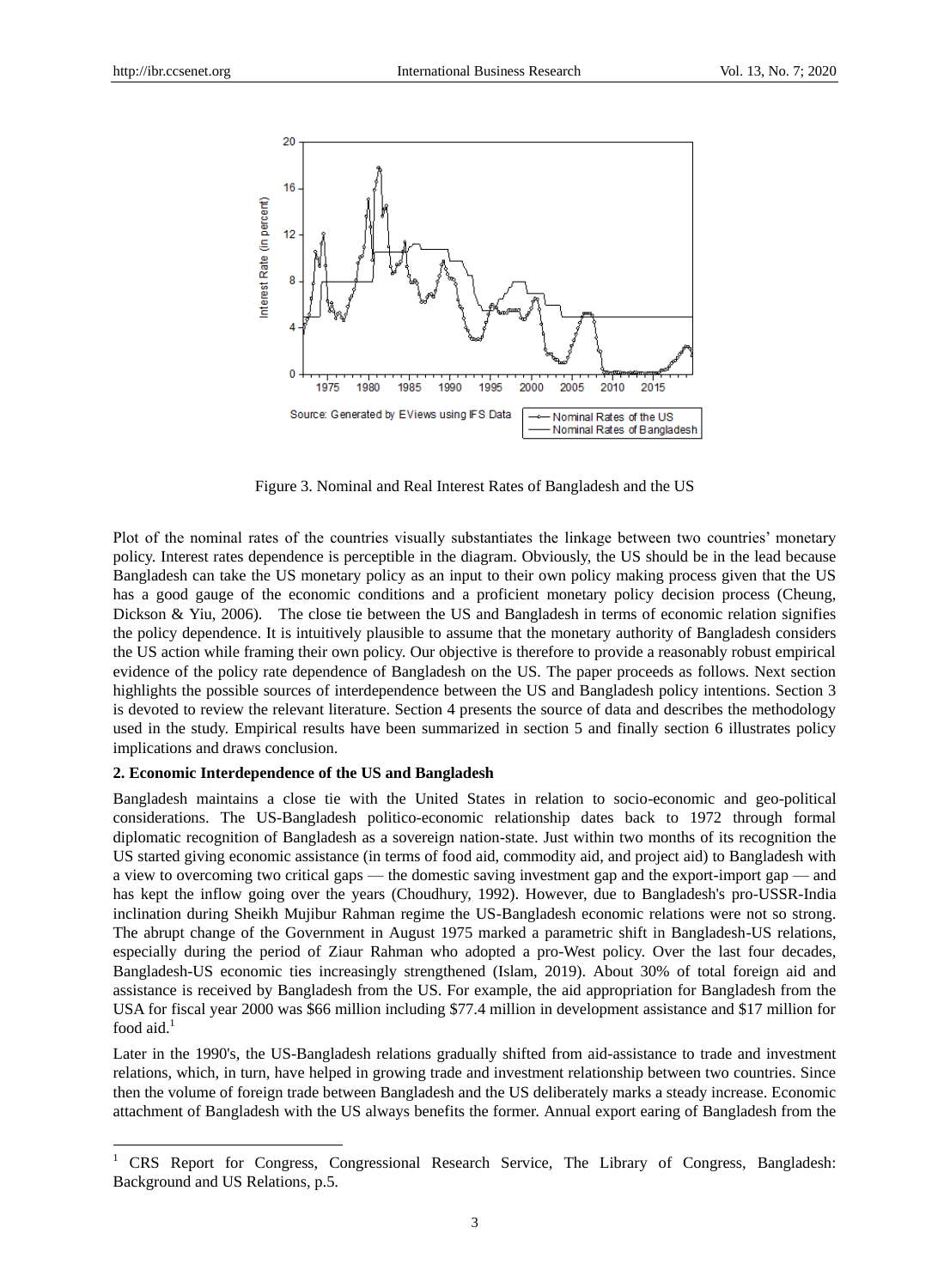US is almost four times of import spending. United States is solely the largest destination of exports from Bangladesh. Nearly 300,000 Bangladeshis live in the US who contribute to the Bangladesh economy by sending remittance. The US is the most popular country of choice to be emigrated by Bangladeshi nationals. Dramatic increase in the number of Bangladeshi immigrants in the US from 5,000 in 1980 to 300,000 in 2019 signifies the degree of bonding between two countries.

Bangladesh also contributes to the prosperity of the US that has been acknowledged by the former US president Obama (Rivkin, 2014). Vaugh (2010) illustrates that among many others, trade, development, energy are the major components of American interests with Bangladesh. Real sector economy of Bangladesh is obviously benefited by the US action.

Volume of exports from the US to Bangladesh is always on the rise. The principal export industry of Bangladesh absorbing nearly 4 million workforces is the readymade garments (Rahman & Anwar, 2006). US support extended through trade policy made it possible for Bangladesh to capture significantly large share of the market for apparels. As a single country, the US remains at the top in terms of the amount of foreign direct investment (FDI) in Bangladesh. For example, Bangladesh received 574 million US dollars from the US in 2015, which is one-fourth of the total global FDI into Bangladesh. Close connectivity of Bangladesh and the US is likely to result in win-win situation rather than win-lose (Aziz, 1982).

A good number of surveys have been carried out to delineate the interdependence of two countries — the US and Bangladesh. No study, however, was conducted exclusively to examine the monetary policy interdependence of these two countries. To the best of our knowledge, this is the first attempt to investigate any linkage between the interest rates of the US and Bangladesh. There are some studies, however, devoted to describe policy dependence of countries like China, Japan, Singapore, Malaysia, Korea, and Thailand on the US. The importance of interest rate interaction of a typical country with the US has substantial policy implications given that the country under consideration is linked with the US in terms of trade and nontrade activities. Next section documents the summaries of the researches specific to interest rate policies of several countries and interactions with the US.

## **3. Literature Review**

Examining the behavior of interest rates of an economy turns out to be the focal concern of economists and practitioners when describing the conduct of monetary policy (Cúrdia, Ferrero, Ng, & Tambalotti, 2015). Surpassing the research on an individual country alone, recently investigation on the policy interactions of various countries gained attention no matter how developed or underdeveloped they are. Monetary policy interdependence appears among different countries across the world, especially industrialized countries adhere such dependence more explicitly. Jorda and Bergin (2004) found significant policy interdependence among the OECD countries during the 1980–1998 period. The study observed a number of European countries to respond to German policy, and some other countries responding to the US policy. More interestingly, the policy harmonization works without any formal coordination.

Borensztein, Philippon, and Zettelmeyer (2001) investigated the interest rate dependence of Hong Kong, Singapore, Argentina and Mexico on the US interest rate and found that Hong Kong and Mexico significantly react to the interest rate policy of the US. These results have been derived using nominal rates alone, but Menzie and Frankel (1995) surveyed interactions among the real rates of several countries including USA, Japan, Singapore, Korea, Malaysia, Indonesia and Thailand. Their results indicate that the real rates of Hong Kong, Malaysia and Taiwan are influenced by both the US and Japan. Singapore's policy rate is linked with the US alone whereas Indonesia and Thailand appear to be more closely linked with Japan. Chow (2014) examined the interest rate transmission from the US to the Asian economies before and after the global financial crisis. The results support the evidence of possible pass through from the US to the Asian countries' policy interest rates.

Aleem and Lahiani (2011) found the State Bank of Pakistan reacting to the federal funds rate together with other variables in fixing their own monetary policy rate of interest. Forward-looking monetary policy rules have been estimated by the researchers for the State Bank of Pakistan where they found inflation and output gap to be significant. This finding supports the evidence of interest rate policy of Pakistan to be influenced by the federal rates.

Velickovic and Velickovic (2016) examined the interest rate policy of the developing countries and found it not to be market determined. According to the research, underdeveloped financial market, lack of sufficient financial instruments and interruption of the governments on central banks are responsible for such failure. Khan and Ahmed (2016) examined the way of monetary policy conduct of four Asian economies. The study reveals, Bangladesh does not accommodate inflation concern while setting monetary policy, rather the country substantially smoothens the interest rate for a quite longer period. Unlike Bangladesh, India, Pakistan and Sri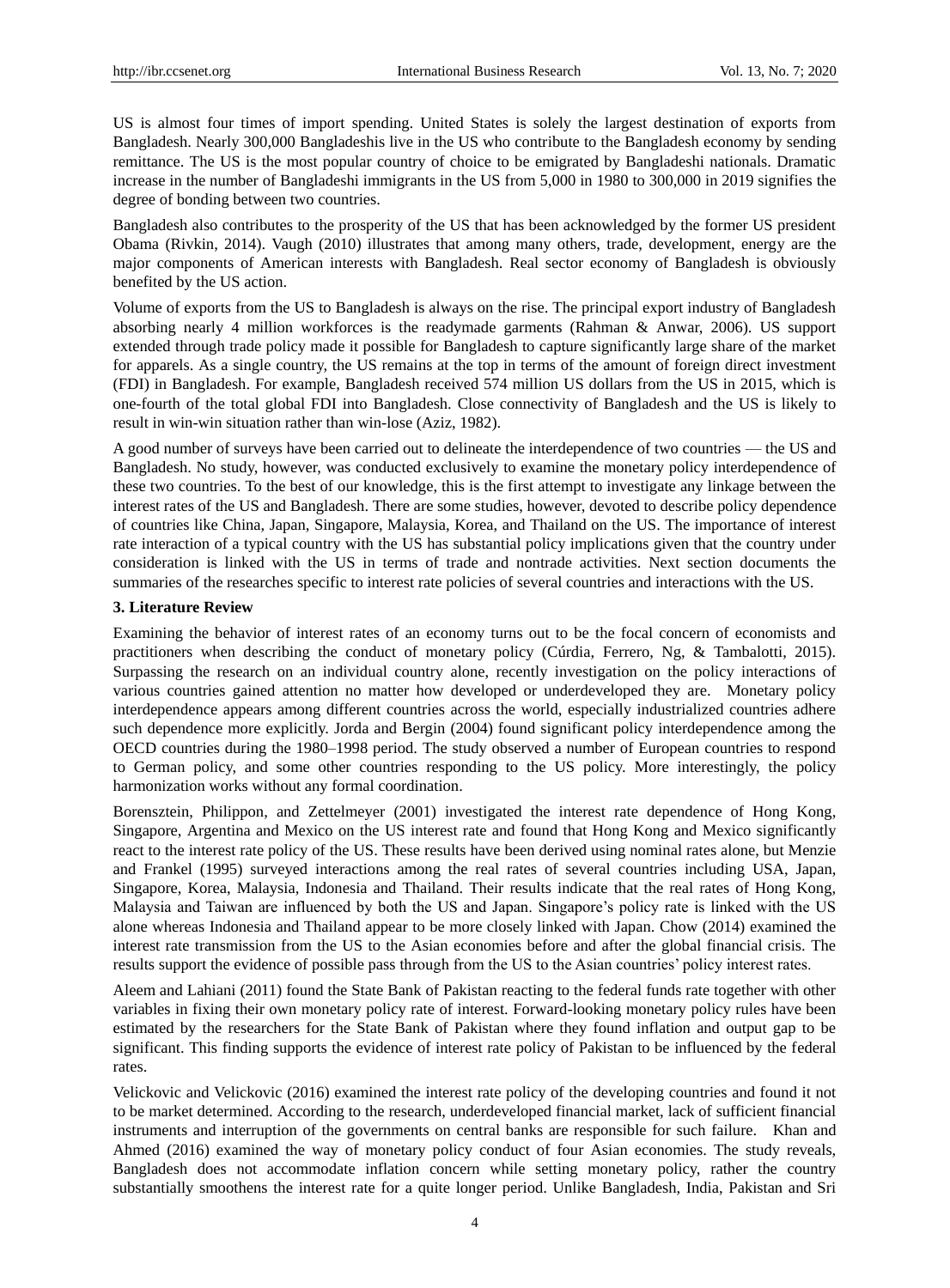Lanka focus inflation, foreign interest rate and real exchange rate movements in the setting of nominal rates. However, Ahmed and Islam (2004) find that Bangladesh is moving toward a market-based interest rate regime from almost a discretionary framework, thereby attracting investment and thus promoting economic growth. This finding is in accordance with the proviso that the country is attempting to harmonize its policy intentions with the countries following rule-based interest rates. This is a source of motivation in favor of the current research devoted to interpreting interest rate interaction between Bangladesh and the US.

Nyumuah (2018) advocates inflation targeting monetary policy for the developing countries, and the nominal rate of interest has been suggested as the policy instrument. Using quarterly data on four African countries, the author draws a firm conclusion proposing inflation targeting as a monetary policy rule. This conclusion has the similarity with the findings of Islam (2011) who conducted a study taking three developing countries-Bangladesh, India and Pakistan and three developed countries- USA, UK and Sweden. The author measured social loss generated through inflation and output instability and found the amount of loss to stay at a minimum in case of the developed countries that follow rule-guided interest rate policy. As opposed to the developed countries, developing countries' monetary policies care little about any rule and thereby incurring huge social loss defined over inflation and output instability. Essentially, less developed countries with discretionary policy involve multidimensional uncertainties because the policymakers cannot anticipate the reactions of the public to the policy and they are unable to outguess one another thereby mismatching their expectations (Koppl, 2017). Developed economies feature the opposite.

According to Cúrdia, Ferrero, Ng, and Tambalotti (2015) interest rate decisions by central banks of most of the advanced countries including the US are universally rule-guided, which describe policy rates as responding to inflation and some measure of the output gap. Financial market of the US is far developed than Bangladesh. Having almost independent Federal Reserve System, the country launches its monetary policy targeting inflation and output stability. As opposed to this, Bangladesh's policy is constrained by the discretion of the government. However, we find evidence that intentionally or unintentionally Bangladesh's monetary policy interest rate is guided by the US policy, at least to a limited extent. This research is carried out to expose such policy dependence.

## **4. Data and Methodology**

Quarterly data have been retrieved online from International Financial Statistics (IFS) of the IMF. Data on nominal rate of interest have been collected from the first quarter of 1972 (1972:Q1) to fourth quarter of 2019 (2019:Q4). Because of the unavailability of Bangladesh CPI for the entire span, we computed real interest rates from 1993:Q3 to 2019:Q3. Monetary policy rate or the bank rate has been accepted as the nominal rate of interest for Bangladesh. The data on monetary policy rate of the US is not available until the third quarter of 1982. But the money market interest rate is available for the whole period. Moreover, both these series exhibit a close resemblance which is visible in the following diagram. Therefore, we use money market interest rate of the US as the nominal interest rate.



Figure 4. Monetary Policy Rate and Money Marker Interest Rate of the US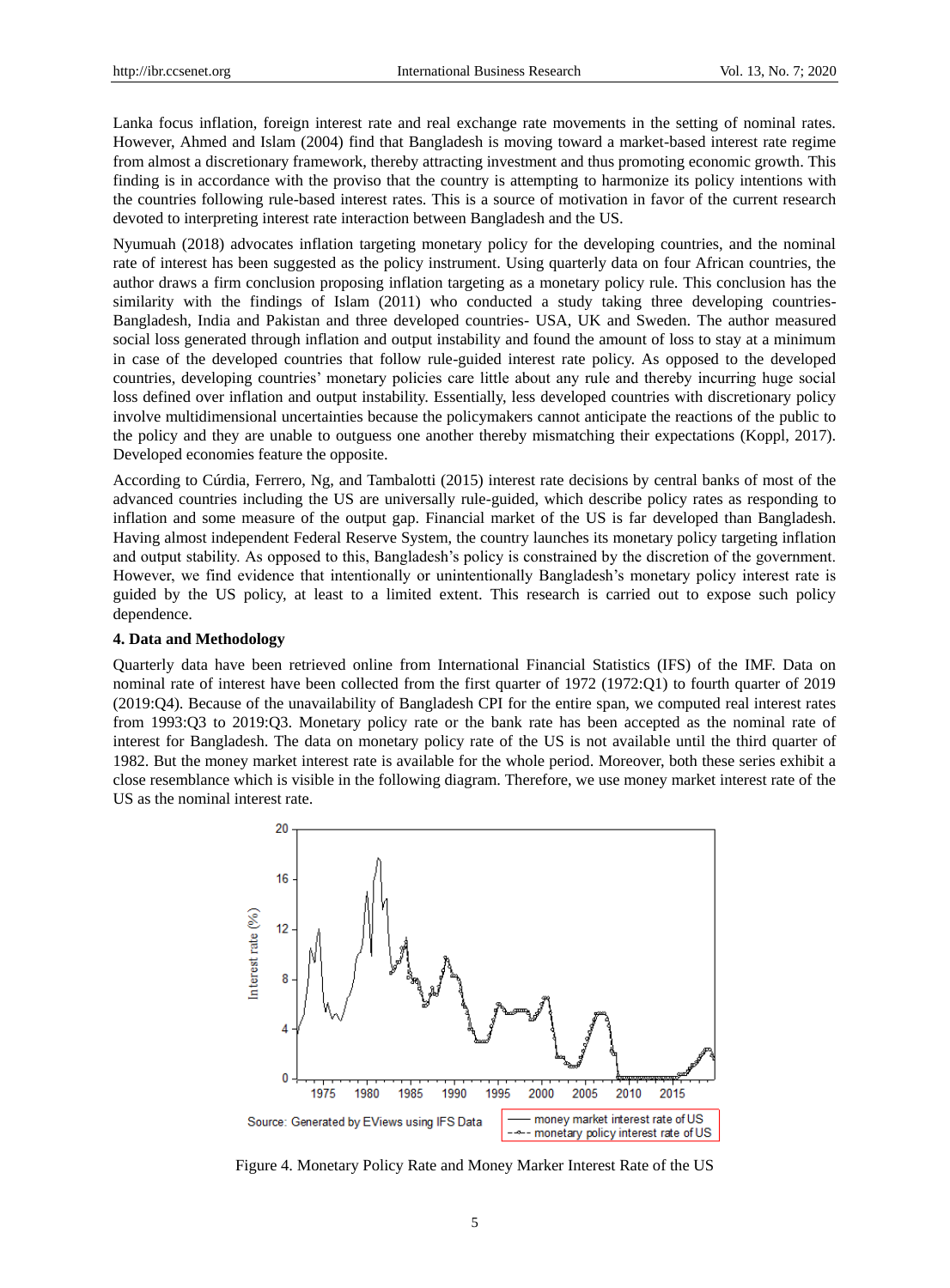Real rates of interests are not readily available, rather they have been calculated by deducting inflations from nominal rates of interest. Inflation is computed by taking the percentage of log differences of consumer price index (CPI).

Stationarity test has been performed by employing the augmented Dickey-Fuller (1979) test. Test equation includes an intercept and lags of dependent variable. Inclusion of intercept is justified by the nonzero mean of interest rates. Lagged dependent variable as the right-hand side variable solves the problem of autocorrelation. General specification of the test equation is:

$$
\Delta y_t = \alpha + \gamma y_{t-1} + \sum_{s=1}^{m} a_s \Delta y_{t-s} + v_t \tag{1}
$$

For nominal interest rate in Bangladesh  $(i_B)$ , the equation takes the form:

$$
\Delta i_{B,t} = \alpha_1 + \gamma_1 i_{B,t-1} + \sum_{s=1}^{m} a_{1s} \Delta i_{B,t-s} + v_t^{i}
$$
\n(2)

Similarly, other test equations are

$$
\Delta i_{U,t} = \alpha_2 + \gamma_2 i_{U,t-1} + \sum_{s=1}^{m} a_{2s} \Delta i_{U,t-s} + v_t^{i_U}
$$
\n(3)

$$
\Delta r_{B,t} = \alpha_3 + \gamma_3 r_{B,t-1} + \sum_{s=1}^{m} a_{3s} \Delta r_{B,t-s} + v_t^{\{F\}} \tag{4}
$$

$$
\Delta r_{U,t} = \alpha_4 + \gamma_4 r_{U,t-1} + \sum_{s=1}^{m} a_{4s} \Delta r_{U,t-s} + v_t^{r_U}
$$
\n<sup>(5)</sup>

Here, *r* stands for real rate of interest and the subscript *U* is attached to mean the country the US. Null and alternative hypotheses of ADF test are respectively:

$$
H_0: \gamma_i = 0 \text{ , and } H_A: \gamma_i < 0
$$

If we are unable to reject the null hypothesis, it would mean that the series has unit root, indicating the non-stationarity of the respective series.

Since the United States is a large economy compared to the Bangladesh economy, it is reasonable to assume that the interest rate of Bangladesh is likely to be influenced by the interest rate of the US. There is a very little or no chance of US interest rates to be influenced by the interest rates in Bangladesh. However, we resort to the Granger causality test in order to examine the direction of pass through between these two series. Similar exercise has been performed by Muktadir (2012). Finally, long run cointegrating relationships between the interest rates of two countries are as below.

$$
i_B = \beta_1 + \beta_2 i_U + e_i \tag{6}
$$

$$
r_B = b_1 + b_2 r_U + e_r \tag{7}
$$

Linear combinations of two series are: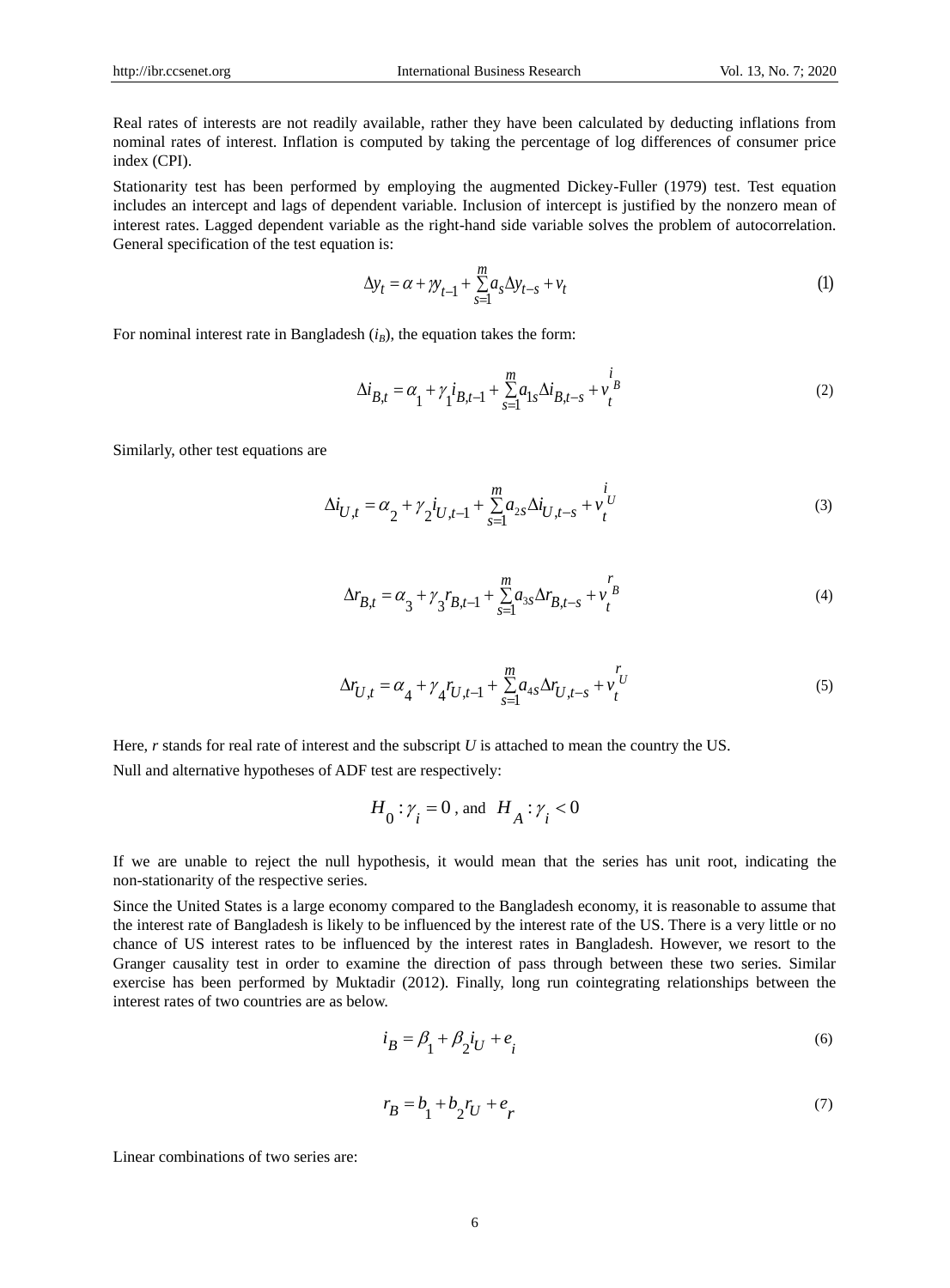$$
e_i = i_B - \beta_1 - \beta_2 i_U
$$
 (8) (for nominal interest rate)  

$$
e_r = r_B - b_1 - b_2 r_U
$$
 (9) (for real interest rate)

If two series  $y_t$  and  $x_t$  are I(1) then their linear combination  $e_t = y_t - \beta_1 - \beta_2 x_t$  is supposed to be I(1). In special case when  $e_t$  is I(0) then it confirms that  $y_t$  and  $x_t$  are cointegrated. Therefore, cointegration test rests on the stationarity test of the residuals  $\hat{e}_t$ . In our study, we examine the order or integration of the series, and then of their linear combination of their linear combination.

A pair of variables maintaining cointegrating relation suggests that there is a long run relation between them. However, in short-run there may have some deviation or error that must be corrected over time for the existence of long run relation. An error correction model shows how the error is corrected in each period.

General form of the vector error correction model (VECM) is presented below.

$$
\Delta y_t = \alpha_{10} + \alpha_{11} (y_{t-1} - \beta_1 - \beta_2 x_{t-1}) + v_t^y
$$
\n(10)

$$
\Delta x_t = \alpha_{20} + \alpha_{21} (y_{t-1} - \beta_1 - \beta_2 x_{t-1}) + v_t^x
$$
\n(11)

The coefficients  $\alpha_{11}$ ,  $\alpha_{21}$  are known as error correction coefficients, so named because they show how much  $\Delta y_t$  and  $\Delta x_t$  respond to the cointegrating error (Hill et al., 2011).

If  $-1 < \alpha_{11} \le 0$  and  $0 \le \alpha_{21} < 1$  then the stability of the model would be confirmed.

The VECM model has been estimated by applying two-stage least squares. In the first stage, the cointegrating relation  $y_t = \beta_1 + \beta_2 x_t + e_t$  is estimated then the lagged residuals  $\hat{e}_{t-1} = y_{t-1} - \hat{\beta}_1 - \hat{\beta}_2 x_{t-1}$  are generated. In second stage, following two error correction equations are estimated.

$$
\Delta y_t = \alpha_{10} + \alpha_{11}\hat{e}_{t-1} + v_t^y = \alpha_{10} + \alpha_{11}(y_{t-1} - \hat{\beta}_1 - \hat{\beta}_2 x_{t-1}) + v_t^y
$$
 (10*a*)

$$
\Delta x_t = \alpha_{20} + \alpha_{21} \hat{e}_{t-1} + v_t^x = \alpha_{20} + \alpha_{21} (y_{t-1} - \hat{\beta}_1 - \hat{\beta}_2 x_{t-1}) + v_t^x
$$
 (11*a*)

The salient feature of this two-step procedure is that we avoid estimation by mixing stationary and nonstationary variables, thereby ruling out the possibility of spurious regression. For example, in the cointegrating equation  $y_t = \beta_1 + \beta_2 x_t + e_t$ , both  $y_t$  and  $x_t$  being I(1), the OLS estimation approach would be devoid of spurious result given that their linear combination  $e_t$  is I(0). Again  $y_t$  and  $x_t$  being I(1), their first differences  $\Delta y_t$  and  $\Delta x_t$ would be I(0). Furthermore,  $y_t$  and  $x_t$  being cointegrated, their linear combination, with one period lag,  $e_{t-1} = y_{t-1} - \beta_1 - \beta_2 x_{t-1}$  would also be I(0). This suggests, variables appearing in both sides of equation (10a) and (11a) are stationary, validating the least squares approach.

## **5. Empirical Results**

Unit root test results for nominal and real interest rates of Bangladesh and the US are presented in Table 1.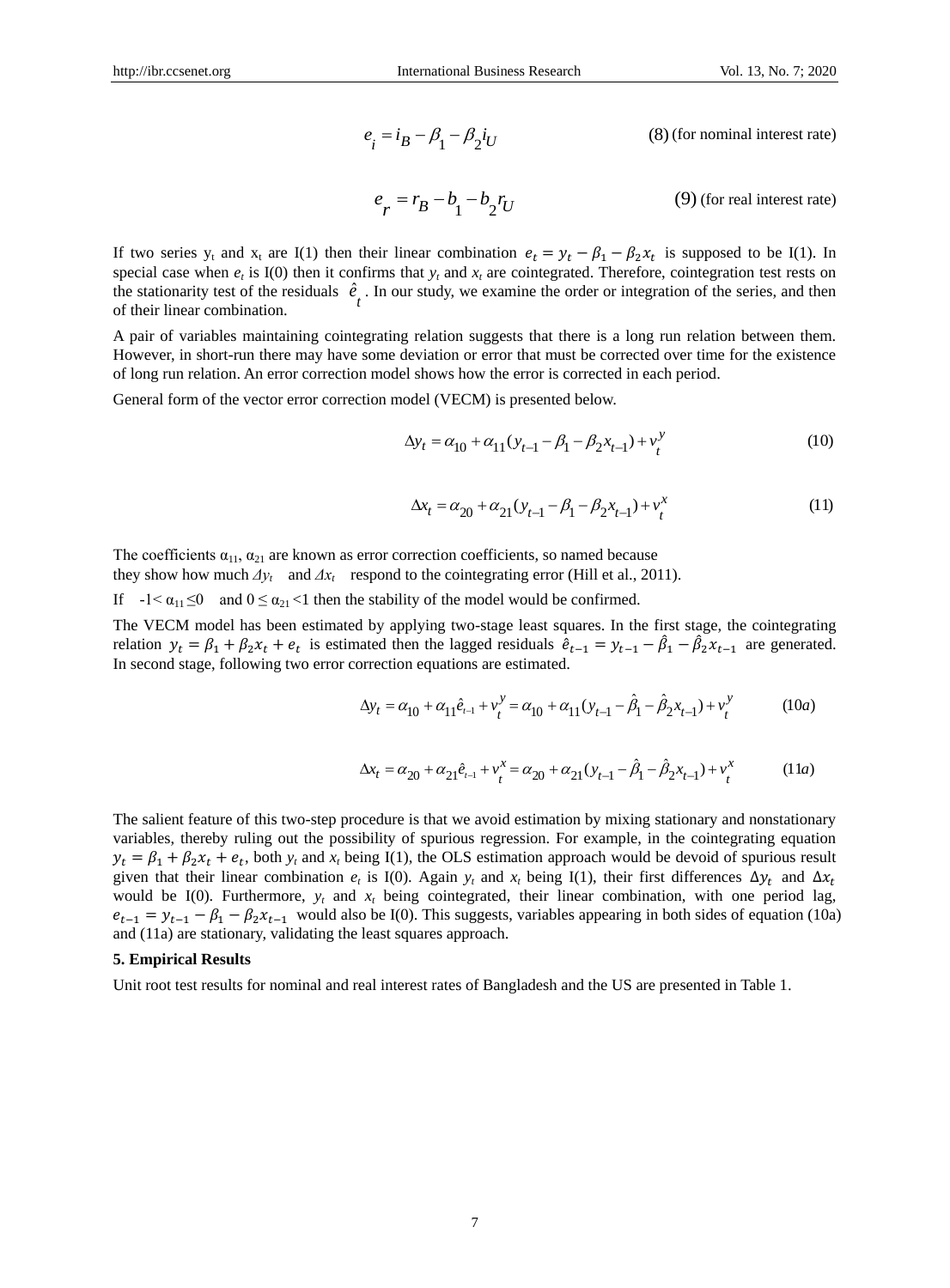| <b>Series</b>                | Country                           | Level or First<br>Difference | 5% ADF<br>test<br>statistic<br>critical<br>value | Computed<br>value of ADF<br>test statistic | Nature of the<br>series | Order of<br>integration |
|------------------------------|-----------------------------------|------------------------------|--------------------------------------------------|--------------------------------------------|-------------------------|-------------------------|
|                              |                                   | Level                        | $-2.88$                                          | $-1.12$                                    | nonstationary           |                         |
| Nominal                      | Bangladesh                        | First<br>Difference          | $-2.88$                                          | $-12.92$                                   | stationary              |                         |
| Interest Rate                |                                   | Level                        | $-2.88$                                          | $-1.95$                                    | nonstationary           | I(1)                    |
|                              | US                                | <b>First</b><br>Difference   | $-2.88$                                          | $-11.0$                                    | stationary              |                         |
|                              |                                   | Level                        | $-2.89$                                          | $-1.46$                                    | nonstationary           |                         |
| <b>Real Interest</b><br>Rate | Bangladesh<br>First<br>Difference |                              | $-2.89$                                          | $-18.88$                                   | stationary              |                         |
|                              |                                   | Level                        | $-2.88$                                          | $-1.48$                                    | nonstationary           | I(1)                    |
|                              | US<br>First<br>Difference         | $-2.88$                      | $-12.94$                                         | stationary                                 |                         |                         |

#### Table 1. Unit Root Test Results of Nominal and Real Interest Rates

Source: Authors' calculation using EViews 9

We observe, all four series are non-stationary and they are integrated of order one. The above results are based on the widely used augmented Dickey-Fuller (1979) test. Same conclusion can be drawn on the basis of Kwiatkowski-Phillips-Schmidt-Shin (1992) test. To save space, the test results of Kwiatkowski-Phillips-Schmidt-Shin (KPSS) test have not been presented here. Interest rates of both countries being integrated of equal order may underlie some sensible interactions between them. In order to investigate the possible pass through, we apply Granger causality test. Results of the tests pertaining to the nominal rates and real rates have been summarized in Table 2 and 3 respectively

#### Table 2. Pairwise Granger Causality Tests for Nominal Interest Rates

Sample: 1972Q1 2019Q4

| Lags: $2$                                                                  |             |       |
|----------------------------------------------------------------------------|-------------|-------|
| Null Hypothesis:                                                           | Obs. F-Stat | Prob. |
| NOMINAL INTEREST US does not Granger Cause NOMINAL INTEREST BANGLADESH 190 | 13.0603     | 0.000 |
| NOMINAL INTEREST Bangladesh does not Granger Cause NOMINAL INTEREST US     | 0.08702     | 0.916 |

Source: Authors' calculation using EViews 9.

The null hypothesis of the US interest rate not Granger causing Bangladesh interest rate cannot be accepted but the hypothesis of Bangladesh interest rate not Granger causing US interest rate cannot be rejected. On the basis of the information documented in Table 2, we conclude that there is a unidirectional causality from the US interest rate to the Bangladesh interest rate.

Table 3. Pairwise Granger Causality Tests for Real Interest Rates

Lags: 2

| Null Hypothesis:                                                 | Obs F-Statistic Prob. |       |
|------------------------------------------------------------------|-----------------------|-------|
| REAL_INTEREST_US does not Granger Cause REAL_INTEREST_Bangladesh | 102 10.2635           | 0.000 |
| REAL_INTEREST_Bangladesh does not Granger Cause REAL_INTEREST_US | 9.70478               | 0.001 |
| Source: Author's coloulation using EViews                        |                       |       |

Source: Author's calculation using EViews.

Table 3 shows bidirectional causality between the US and Bangladesh real rates. But we do not rely on this result because of two reasons. Firstly, the US authority is unlikely to formulate their interest rate policy looking at what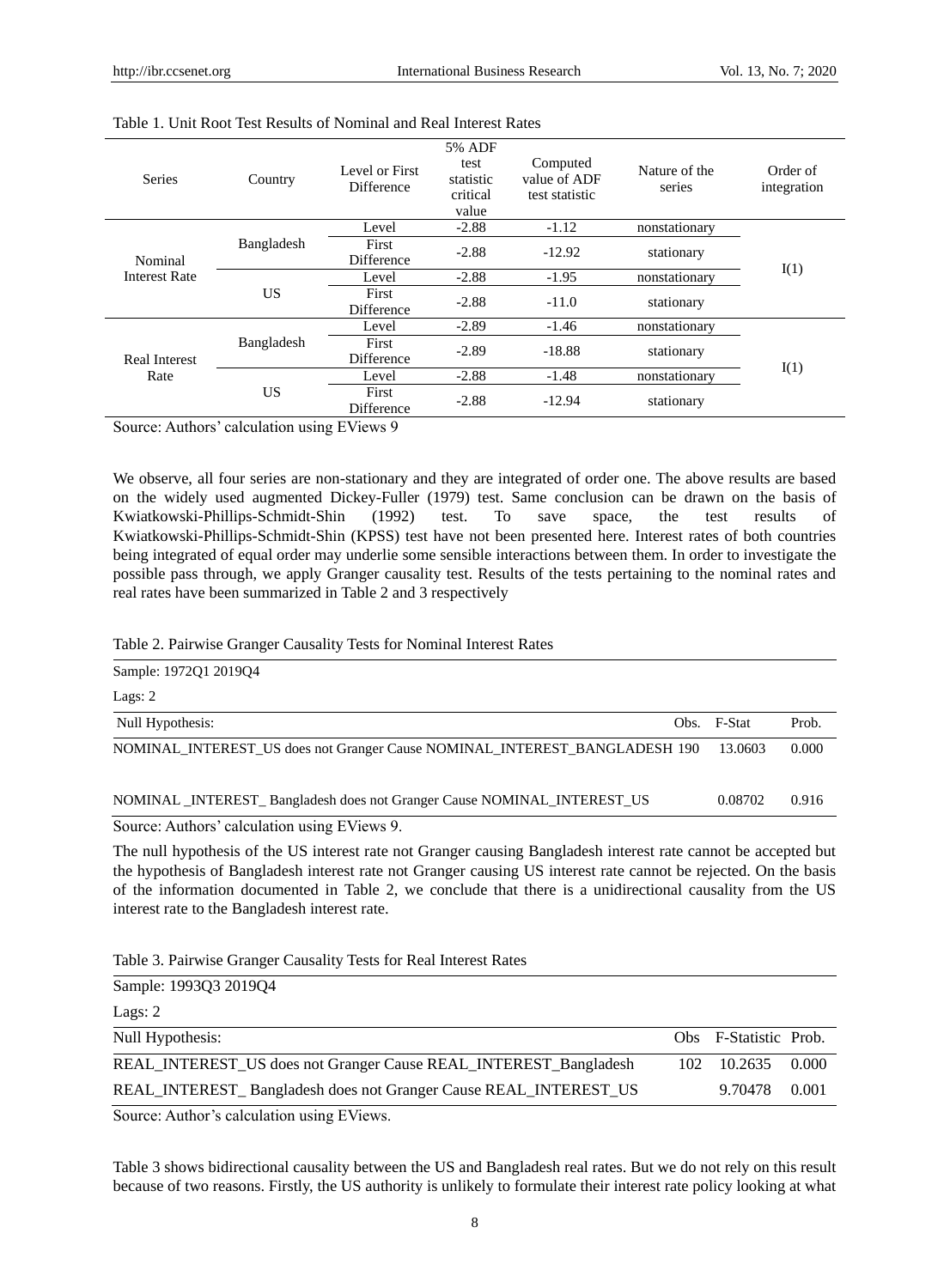Bangladesh is doing, and secondly the test is conducted by considering a smaller sample using data from 1993. Smaller sample size is due to the unavailability of CPI data of Bangladesh until the second quarter of 1993. Overall judgment manifests that the monetary authority of Bangladesh plans their interest rate policy taking account of the policy adopted by the United Sates.

Ordinary least squares (OLS) approach has been applied to investigate the cointegrating relationship between two countries' interest rates. Estimated equation for the nominal rate is as below.

$$
\hat{i}_{B} = 5.07 + 0.40 \, i_{U}
$$
\n
$$
(t) \quad (28.22) \quad (14.58)
$$
\n
$$
R^2 = 0.53
$$

Series of residual:

$$
\hat{e}_i = i_B - 5.07 - 0.40i_U
$$

ADF test for checking the stationarity of residuals is performed. Test results suggest to reject the null hypothesis of non-stationarity because 5% critical value of the ADF test statistic is -1.94 but the computed value is -2.68. Stationarity of the residuals confirms the cointegrating relation between the nominal interest rates of Bangladesh and the US. Since the variables are cointegrated, OLS estimators are super-consistent (Hill, Griffiths, & Lim, 2011). Corresponding error correction model has been estimated.

$$
\Delta i_{B,t} = \alpha_{10} + \alpha_{11} (i_{B,t-1} - 5.07 - 0.40 i_{U,t-1}) + v_1
$$

|  | Table 4. Estimation Output of Error Correction Equation for Bangladesh Nominal Rate |  |
|--|-------------------------------------------------------------------------------------|--|
|  |                                                                                     |  |

| Dependent Variable: D(NOMINAL_INTEREST_BANGLADESH) |             |            |             |        |  |  |  |
|----------------------------------------------------|-------------|------------|-------------|--------|--|--|--|
| <b>Method: Least Squares</b>                       |             |            |             |        |  |  |  |
| Sample (adjusted): 1972Q2 2019Q4                   |             |            |             |        |  |  |  |
| Included observations: 191 after adjustments       |             |            |             |        |  |  |  |
| Variable                                           | Coefficient | Std. Error | t-Statistic | Prob.  |  |  |  |
| C                                                  | 0.000238    | 0.025148   | 0.009448    | 0.9925 |  |  |  |
| RESIDAUL $I(-1)$                                   | $-0.061698$ | 0.016594   | $-3.718173$ | 0.0003 |  |  |  |

Source: Authors' calculation using EViews.

Error correction coefficient estimate:  $\hat{\alpha}_{11} = -0.06$ . This value satisfies the error correction coefficient restriction. From this, we infer that in each quarter 6% of the deviation from long-run equilibrium is made up. Although the speed of adjustment is slow, it is significant. This adjustment is done by the Bangladesh policy rate. However, to examine the US adjustment towards deviation we estimate the following equation.

$$
\Delta i_{U,t} = \alpha_{20} + \alpha_{21} (i_{B,t-1} - 5.07 - 0.40 i_{U,t-1}) + v_2
$$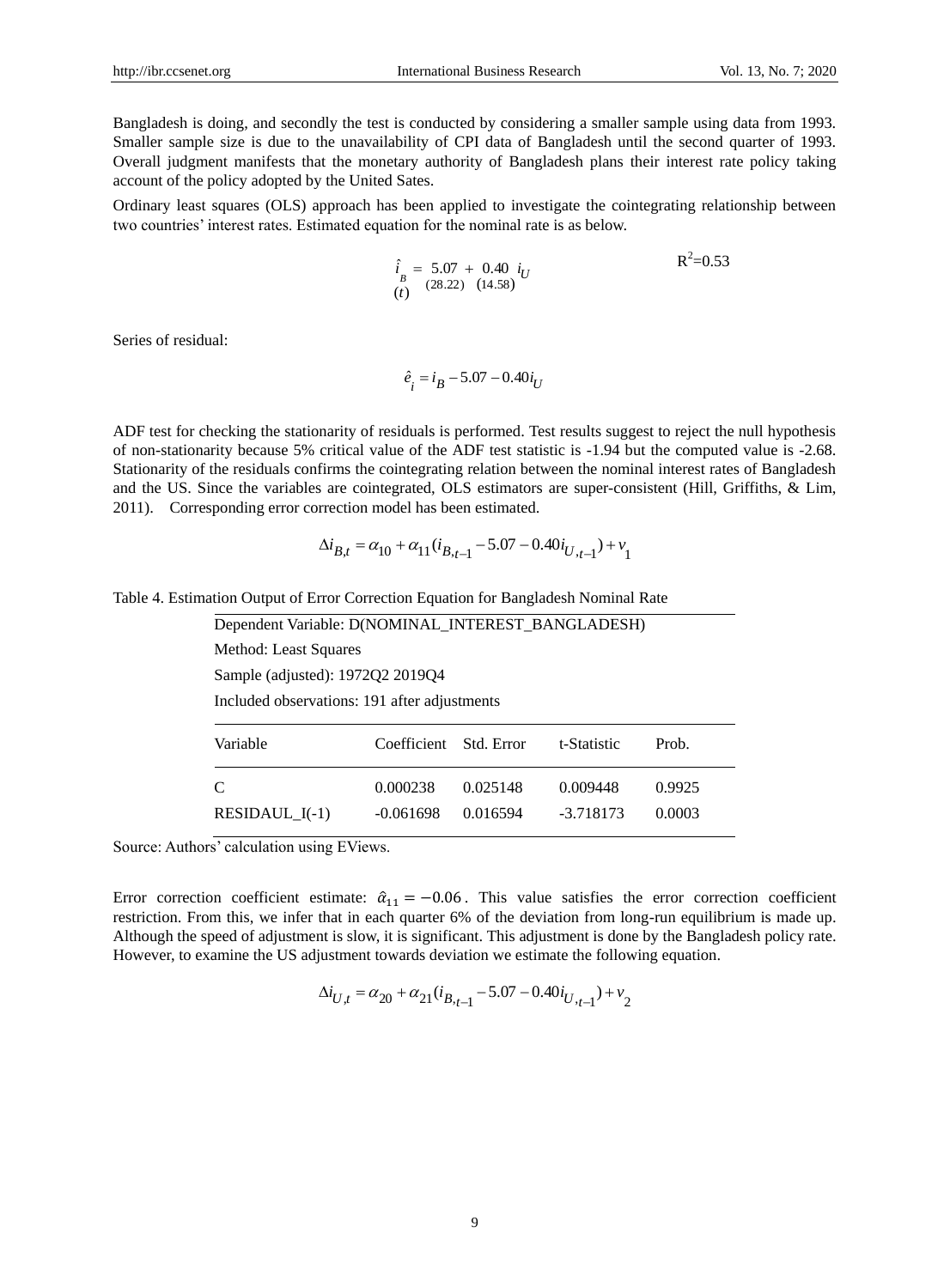# Table 5. Estimation Output of Error Correction Equation for US Nominal Rate

| Dependent Variable: D(NOMINAL_INTEREST_US)                    |                                  |          |             |        |  |  |  |
|---------------------------------------------------------------|----------------------------------|----------|-------------|--------|--|--|--|
| Method: Least Squares                                         |                                  |          |             |        |  |  |  |
|                                                               | Sample (adjusted): 1972Q2 2019Q4 |          |             |        |  |  |  |
| Included observations: 191 after adjustments                  |                                  |          |             |        |  |  |  |
| Variable<br>Coefficient<br>t-Statistic<br>Prob.<br>Std. Error |                                  |          |             |        |  |  |  |
| $\mathcal{C}$                                                 | $-0.009727$                      | 0.067938 | $-0.143176$ | 0.8863 |  |  |  |
| RESIDAUL $I(-1)$                                              | $-0.052748$                      | 0.044827 | $-1.176694$ | 0.2408 |  |  |  |

Source: Authors' calculation using EViews.

Here we watch insignificant error correction coefficient. The insignificance of error correction coefficient lies in the fact that there is no reason why a large economy (the US) would change its interest rate in order for bringing back the equilibrium, which is the concern of the small economy Bangladesh.

The above findings are interesting as well as implicative, especially for Bangladesh. We now turn to investigate whether real rates of interests also maintain any such long-run relationship.

Quarterly data from 1993: Q4 to 2019: Q3 produce the following results.

Estimated equation:

$$
\begin{array}{c}\n\hat{r} = 3.44 + 0.32 \, r_U \\
\hline\nB \quad (14.75) \quad (4.05)\n\end{array}
$$

Series of residual:

$$
\hat{e}_r = r_B - 3.44 - 0.32 r_U
$$

Null hypothesis of residuals having unit root can be rejected because computed value of the ADF test statistic is -2.72 whereas the 5% critical value is -1.94. Cointegrating relationship between real interest rates of two countries is evident from the stationarity of residuals. In the next step we estimate error correction models.

$$
\Delta r_{B,t} = \gamma_{10} + \gamma_{11} (r_{B,t-1} - 3.44 - 0.32 r_{U,t-1}) + e_1
$$

Table 6. Estimation Output of Error Correction Equation for Bangladesh Real Rate

| Dependent Variable: D(REAL_INTEREST_BANGLADESH) |             |            |             |        |  |  |
|-------------------------------------------------|-------------|------------|-------------|--------|--|--|
| Method: Least Squares                           |             |            |             |        |  |  |
| Sample (adjusted): 1994Q1 2019Q3                |             |            |             |        |  |  |
| Included observations: 103 after adjustments    |             |            |             |        |  |  |
| Variable                                        | Coefficient | Std. Error | t-Statistic | Prob.  |  |  |
| C                                               | 0.000674    | 0.157518   | 0.004278    | 0.9966 |  |  |
| RESIDUAL $R(-1)$                                | $-0.769795$ | 0.091428   | $-8.419670$ | 0.0000 |  |  |

Source: Authors' own calculation using EViews 9.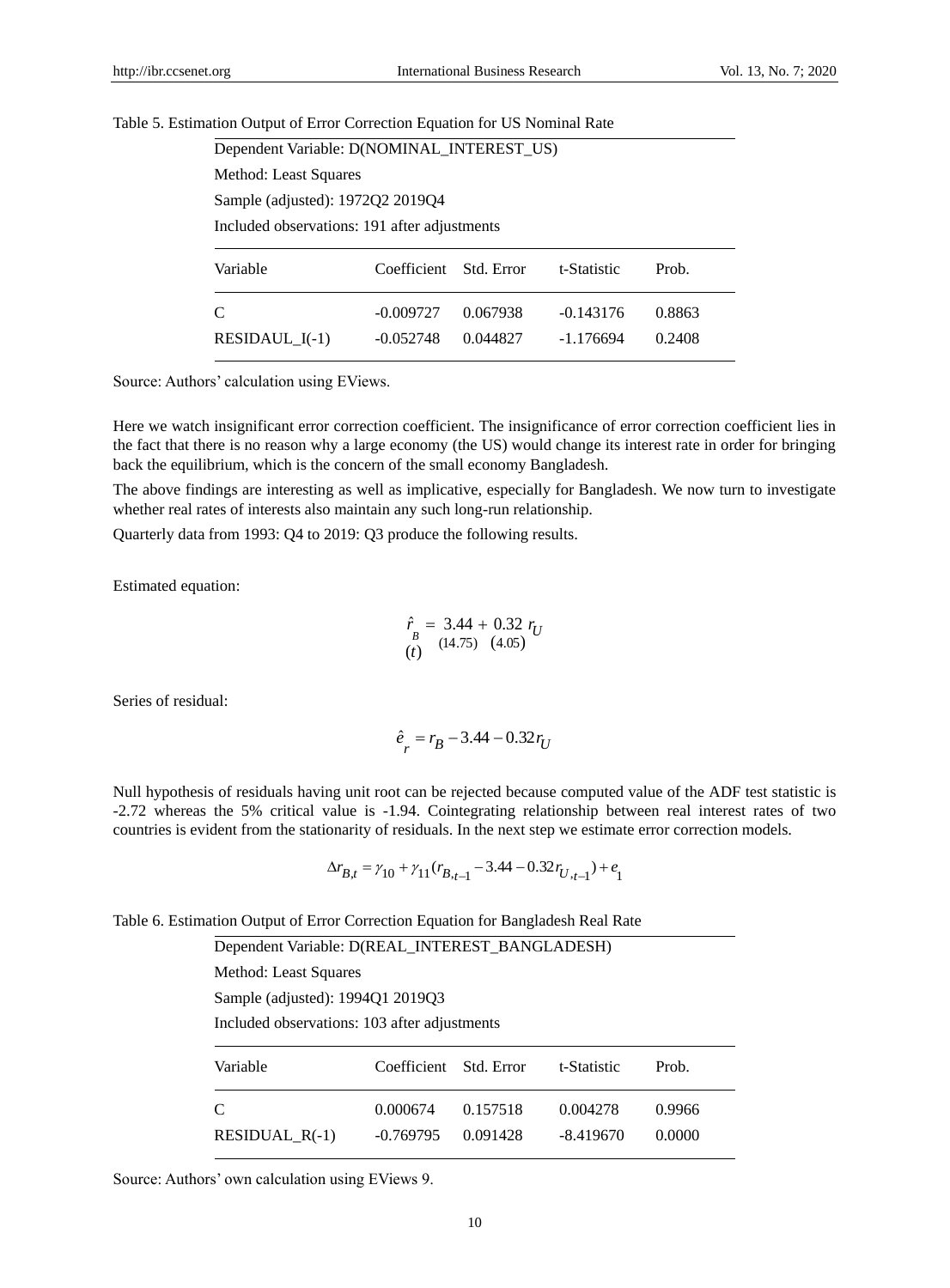Here, error correction coefficient estimate  $\hat{\gamma}_{11} = -0.77$ , which is negative but greater than -1, thereby satisfying the error correction coefficient restriction. Speed of adjustment towards equilibrium is 77%, which is substantially high. This suggests, the real rate of interest of Bangladesh corrects for 77% of the error in each quarter. To examine the response of US real interest, we estimate the second equation of vector error correction model. Estimation output is shown in Table 7.

$$
\Delta r_{U,t} = \gamma_{20} + \gamma_{21}(r_{B,t-1} - 3.44 - 0.32r_{U,t-1}) + e_2
$$

Table 7. Estimation Output of Error Correction Equation for US Real Rate

| Dependent Variable: D(REAL_INTEREST_US) |                            |                      |                            |                  |  |  |
|-----------------------------------------|----------------------------|----------------------|----------------------------|------------------|--|--|
| Method: Least Squares                   |                            |                      |                            |                  |  |  |
| Sample: 1993Q3 2019Q4                   |                            |                      |                            |                  |  |  |
| Included observations: 105              |                            |                      |                            |                  |  |  |
| Variable                                | Coefficient                | Std. Error           | t-Statistic                | Prob.            |  |  |
| C<br>RESIDUAL $R(-1)$                   | $-0.004300$<br>$-0.032975$ | 0.082999<br>0.048439 | $-0.051804$<br>$-0.680757$ | 0.9588<br>0.4976 |  |  |

Source: Authors' own calculation using EViews

In this circumstance, error correction term is insignificant providing the similar information that the large country is not responding to the error in short run for restoring the long-run relationship.

# **6. Conclusion and Policy Implication**

With the aim of verifying any implicit interaction between the interest rates of the US and Bangladesh, this paper empirically examines the relation between interest rates of the two countries. Using quarterly data of both nominal and real interest rates, the study finds a significant pass through in the interest rates of Bangladesh from the US. Estimation output reveals that for one percent increase in the nominal rate of the US, Bangladesh's predicted increase in the nominal rate is 40 basis points. In case of real rates, the corresponding increase is 32 basis points. The empirical evidence of the US interest rate pass-through on Bangladesh interest rate is quite strong. Short run error correction models used in the research explore that Bangladesh policy rates actively respond to the deviation from long run equilibrium. The speed of adjustment towards long run equilibrium is however rapid in the case of real rates. No matter how speedily the gap is bridged, the surprising finding of this paper is the policy dependence of Bangladesh and the US. Such policy dependence has not been addressed so far. The reason why the issue remained unfocused is that the US with strong financial market intends market-based policy rate whereas the small country Bangladesh, with weak financial market and inadequate logistics, opts for fairly discretionary interest rate setting. Therefore, the possibility of any link between the policy rates of two countries has neither been noticed nor investigated.

We do not have much evidence, or it is beyond the scope of current study, that the Bangladesh policymakers intend money market policy rates taking explicit account of the US, but the discretionary policy rate of Bangladesh is seemingly driven by the US rate. From examination of data of both countries, we find robust empirical evidence of policy dependence. However, one note is in order here. Several studies concluded that the US and other developed nations frame their monetary policy interest rates targeting inflation and aggregate output, thereby involving minimum amount of social loss. Bangladesh, although not following any rule-based interest rate, can opt for such specification aiming at substantial increase in macroeconomic performance. Rather than remaining as a follower, an independent market-based interest rate policy might enhance the credibility of Bangladesh authority. Getting around the limitation of a relatively underdeveloped financial market prevailing in Bangladesh, a market determined policy intention would offer considerable economic gains including efficient allocation of resources. Undeniably, Bangladesh faces some complex problems including the burden of big volume nonperforming loans in the banking industry and the lack of corporate governance. Such obstacles might sometimes risk the success of our proposed policy.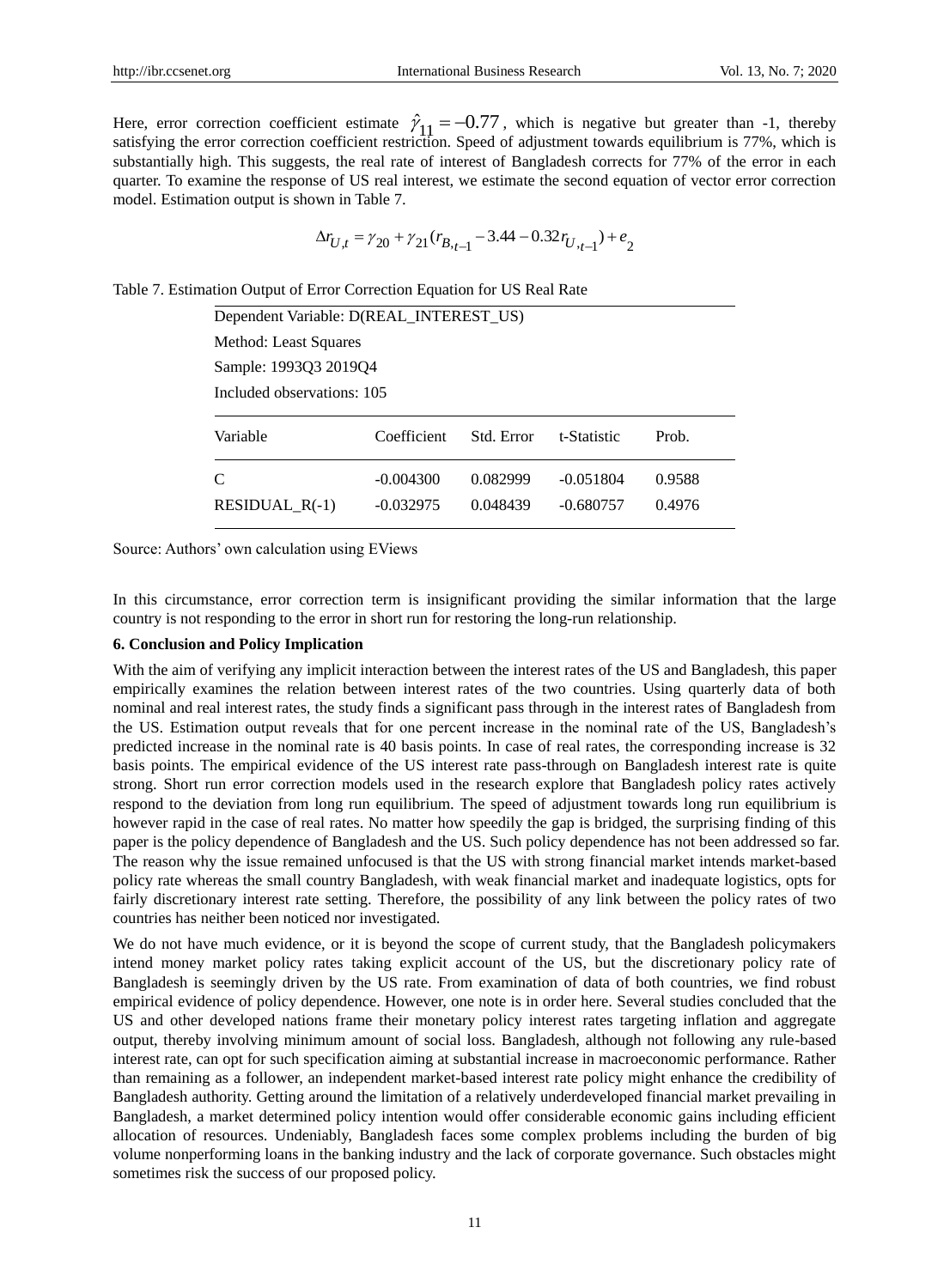## **References**

- Ahmed, S., & Islam, M. E. (2004). Interest rate responsiveness of investment spending in Bangladesh. *The Bangladesh Development Studies*, *30*(1-2), 65-109. Retrieved from <https://www.jstor.org/stable/40795688>
- Aleem, A., & Lahiani, A. (2011). Monetary policy rules for a developing country: Evidence from Pakistan. *Journal of Asian Economics, 22*(6), 483-494.<https://doi.org/10.1016/j.asieco.2011.07.001>
- Aziz, M. A. (1982). Bangladesh in United States Foreign Policy. *Asian Affairs: An American Review, 9*(4), 218-227. https://doi.org/10.1080/00927678.1982.10553756
- Bergin, P. R., & Jordà, Ò. (2004). Measuring monetary policy interdependence. *Journal of International Money and Finance, 23*(5), 761-783.<https://doi.org/10.1016/j.jimonfin.2004.03.004>
- Borensztein, M. E., Philippon, M. T., & Zettelmeyer, M. J. (2001). *Monetary Independence in Emerging Markets: Does the Exchange Rate Regime Make a Difference? (No. 1).* IMF Working Papers 01/1. https://doi.org/10.5089/9781451841633.001
- Cheung, Y. W., Tam, D. C., & Yiu, M. S. (2008). Does the Chinese interest rate follow the US interest rate?. *International Journal of Finance & Economics, 13*(1), 53-67. https://doi.org/10.1002/ijfe.349
- Chinn, M. D., & Frankel, J. A. (1995). Who drives real interest rates around the Pacific Rim: the USA or Japan? *Journal of International Money and Finance, 14*(6), 801-821. [https://doi.org/10.1016/0261-5606\(95\)00038-0](https://doi.org/10.1016/0261-5606(95)00038-0)
- Choudhury, D. (1992). *Bangladesh and the South Asian International System.* Academic Publishers. 120.
- Chow, H. K. (2014). International transmission of interest rates and the open economy trilemma in Asia. *The Singapore Economic Review, 59*(03), 1-18. https://doi.org/10.1142/S0217590814500209
- Cúrdia, V., Ferrero, A., Ng, G. C., & Tambalotti, A. (2015). Has US monetary policy tracked the efficient interest rate? *Journal of Monetary Economics*, *70*(C), 72-83[. https://doi.org/10.1016/j.jmoneco.2014.09.004](https://doi.org/10.1016/j.jmoneco.2014.09.004)
- Dickey, D. A., & Fuller, W. A. (1979). Distribution of the estimators for autoregressive time series with a unit root. *Journal of the American statistical association, 74*(366a), 427-431. https://doi.org/10.2307/2286348
- Hill, R. C., Griffiths, W. E., & Lim, G. C. (2011). *Principles of econometrics*. John Wiley & Sons, Inc.
- Islam, M. S. (2019). *Bangladesh-US Relations in the Post 9/11 Era: Economic and Geo-strategic Dimensions* (Unpublished Manuscript).
- Islam, M. S. (2011). Suitability of Rule-based Monetary Policy for Developing Countries: Lessons from Developed Countries. *Bank Parikrama*, *35-36,* 19-64
- Islam, M. S., & Uddin, M. T. (2011). Inflation targeting as the monetary policy framework: Bangladesh perspective. *Economia. Seria Management, 14*(1), 106-119.
- Khan, M. A., & Ahmed, A. M. (2016). Conducting monetary policy in South Asian economies: an investigation. *The Pakistan Development Review*, *55*(3), 161-190. https://doi.org/10.30541/v55i3pp.161-190
- Koppl, R. (2017). Rules vs. Discretion Under Computability Constraints. *Review of Behavioral Economics*, *4*(1), 1-31. https://doi.org/10.1561/105.00000056
- Kwiatkowski, D., Phillips, P. C., Schmidt, P., & Shin, Y. (1992). Testing the null hypothesis of stationarity against the alternative of a unit root. *Journal of econometrics, 54*(1-3), 159-178. https://doi.org/10.1016/0304-4076(92)90104-Y
- Muktadir-al-Mukit, D. (2012). Effects of interest rate and exchange rate on volatility of market index at Dhaka stock exchange. *Journal of Business and Technology (Dhaka), 7*(2), 1-18. https://doi.org/10.3329/jbt.v7i2.16451
- Nyumuah, F. S. (2018). The impacts of interest rate and exchange rate volatilities on the demand for money in developing economies. *International Journal of Economics and Finance, 10*(3), 56-69. https://doi.org/10.5539/ijef.v10n3p56
- Rahman, M., & Anwar, A. (2006). *Bangladesh apparels export to the US market: an examination of her competitiveness vis-à-vis China.* Dhaka: Centre for Policy Dialogue (CPD) Working Paper 62.
- Rivkin, C. H. (2014). *U.S.-Bangladesh Trade and Investment Ties: A Partnership for Sustained Success*. Press Release, Embassy of the United States of America to Bangladesh, 23 November.
- Velickovic, D., & Velickovic, J. (2016). Interest Rate and Growth in Developing Countries. *Ekonomika, Journal*